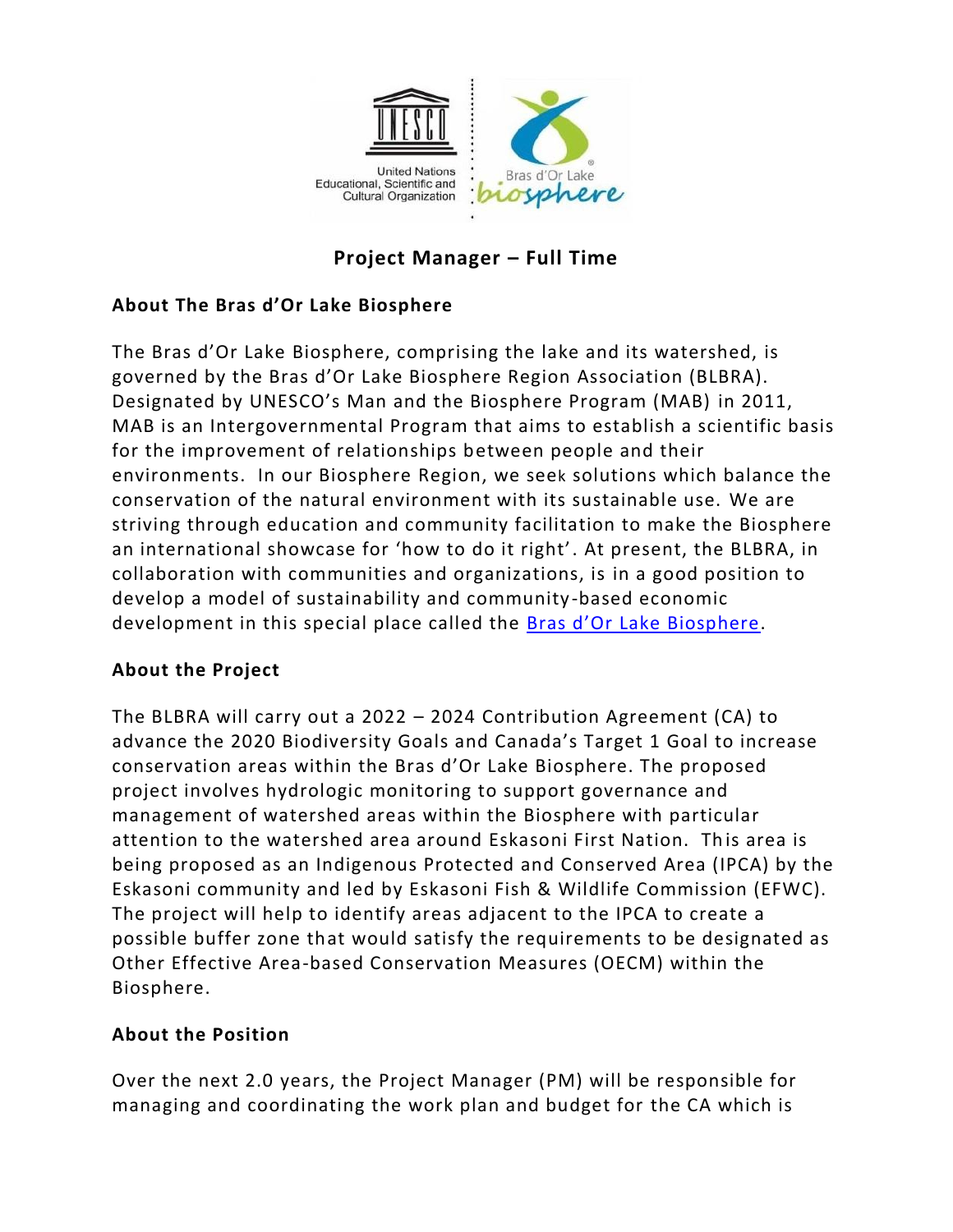based on the 'Pathway to Canada Target 1 in Canada's UNESCO Biosphere Reserves (2017-2020)' project.

Concurrently, the PM will strategically assess the potential and to implement the strategic goals and objectives of the BLBRA to build capacity of the organization by working with the Board of Directors and volunteers. The PM will also provide management and administrative support to the organization.

The BLBRA's long term goal is to establish capacity as an effective, regional non-governmental organization. The PM position on this ECCC CA project has the potential to lead to a Coordinator's position for the BLBRA. This current employment opportunity may be a bridge to this long-term leadership position.

## **Scope of work**

1) Project management of the ECCC CA

- Manage and deliver the two-year work plan and pre-approved budget of the BLBRA's Contribution Agreement in collaboration with community and academic partners
- Effectively manage other BLBRA projects which may arise over time.
- Produce all required reporting (progress against milestones) documents for submission to ECCC

2) Sustainable funding development and financial management

- Maintain and produce all financial reports required to support the ECCC CA
- Leverage current funding including identifying other funding sources; write and submit grant applications and submit quarterly financial reports and related documentation.

3) Coordination, planning and management related to the BLBRA.

- Support the BLBRA's secretary in preparing material to be used by BLBRA, such as agendas, briefing books, and minutes for BLBRA Board meetings in collaboration with BLBRA's Executive Committee;
- Establish BLBRA's ad hoc committees and new working groups related to action plans related to the Board's current strategic plan;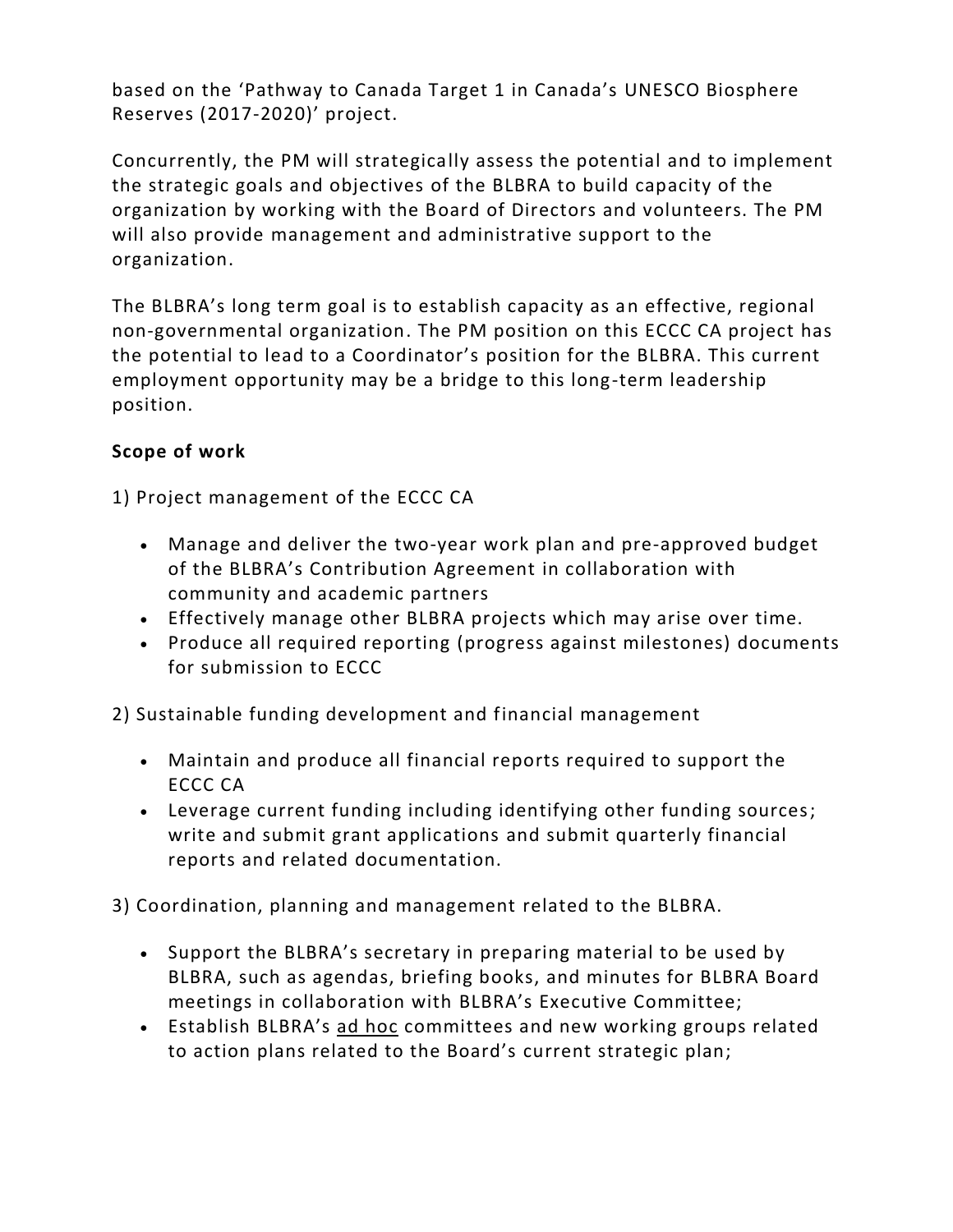- Collaborate with other Biosphere communities and/or organizations in fostering conservation measures, sustainable development and community capacity building.
- 4) Communication
	- Present the organization, its mission and projects in a strong and positive light to relevant stakeholders;
	- Work with the Executive Committee to maintain media relations and ensure co-operation with local Mi'kmaq communities, NGOs, and stakeholder organizations that share the interests of the Biosphere
	- Develop, evaluate and oversee BLBRA communications measures including website and print materials in collaboration with the communication committee.

## **Skills and Experience**

- Knowledge of national and provincial conservation and protection opportunities including those for a UNESCO biosphere;
- Knowledge related to Canada's Pathway to Target 1, OECM's, Sustainable Development Goals (SDG's), and relevant municipal land use agreements;
- Experience working with Indigenous communities and partners to deliver and incorporate the mandate of sustainable development, biodiversity conservation and reconciliation;
- Leadership experience with a non-profit or member association, government or academic setting;
- Minimum five years of management or coordination of a major multistakeholder or national program or network;
- Successful long-term fiscal resource planning including fundraising
- Budget and financial management experience;
- Strong communication skills; and
- Demonstrated success working in a team environment and with volunteers, local leaders, Municipal and Band Councils.

## **Location of work**

The location of work may be negotiated with the potential to establish a home office preferably located in the Bras d'Or Lake Biosphere and possibly a shared office space at Eskasoni Fish & Wildlife Commission (EFWC). Work related travel expenses will be covered at the federal government rate for NS.